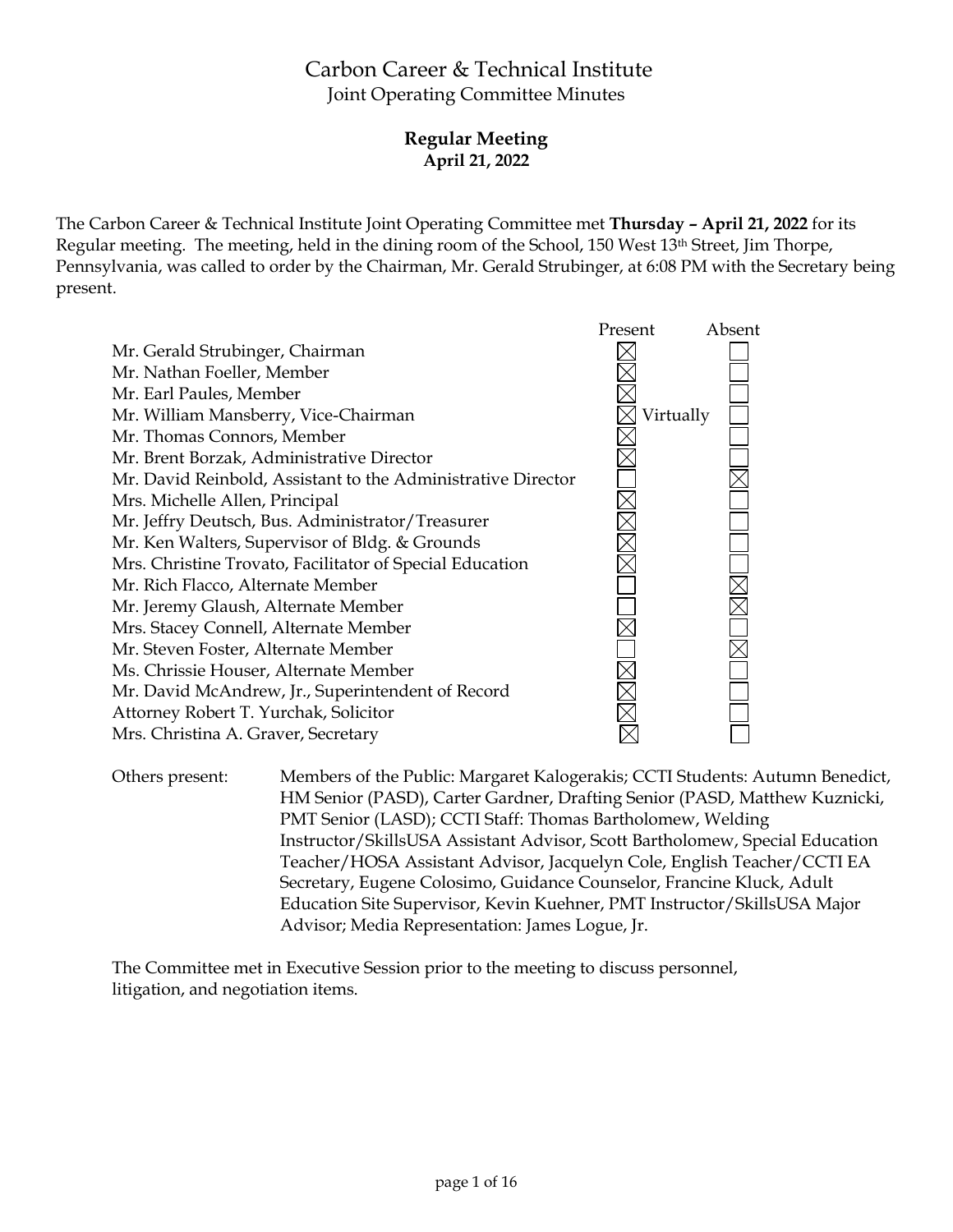#### **Approval of Minutes**

A. MOTION by Mr. Foeller, SECONDED by Mr. Connors to approve the Minutes of the March 17, 2022 Regular Meeting.

VOTE: YES - 5 NO - 0 ABSENT - 0 ABSTENTIONS - 0

Motion carried.

#### **Courtesy of the Floor to Visitors**

- Jacqueline Cole, CCTI Education Association Secretary shared the following items in her report:
	- o As Quarter 4 is reaching the halfway point, the faculty is preparing students for NOCTI Performance exam held on April 27th and Keystone Exams which will begin next month. We would like to express our gratitude for the industry professionals that proctor these exams.
	- o The Association would like to thank Facilitator of Special Education, Christine Trovato for her diligence and dedication with her on-going support to the professional staff. She goes above and beyond to meet with professional staff and observes teachers supporting our special education population. Her open door policy allows for continuous feedback on how to meet our special population needs.
	- o Student Council collected over 230 pounds of pull tabs that will be donated to the Ronald McDonald House. Student Council, SADD, and Aevidum will be doing an Earth Day clean up at Kemmerer Park on April 22nd.
	- $\circ$  SkillsUSA State competition took place April 6<sup>th</sup> 8<sup>th</sup> in Hershey. 4 students finished in 1<sup>st</sup> place and advanced to Nationals which will be held in Atlanta, Georgia June 20<sup>th</sup> - 24<sup>th</sup>.
	- $\circ$  CCTI participated in Cupcake Wars on April 5<sup>th</sup> which was held at the Bethlehem SteelStacks. Culinary Arts students made over 800 cupcakes for the competition on a display depicting the theme of "USA Manufacturing" with the help of Auto Collision Repair, Welding, Graphic Design, Carpentry, and Drafting technical areas.
	- o As always, the EA association is ready and available for collaboration.

#### **Approval of Treasurer's Report (March 2022)**

A. MOTION by Mr. Paules, SECONDED by Mr. Foeller to approve the Treasurer's Report for March 2022 showing a final balance of \$7,449,544.37 in the General Fund, and \$87,609.36 in the Student Activities Account.

Mr. Paules - Palmerton Mr. Foeller - Lehighton Mr. Mansberry - Panther Valley Mr. Connors - Weatherly Mr. Strubinger - Jim Thorpe

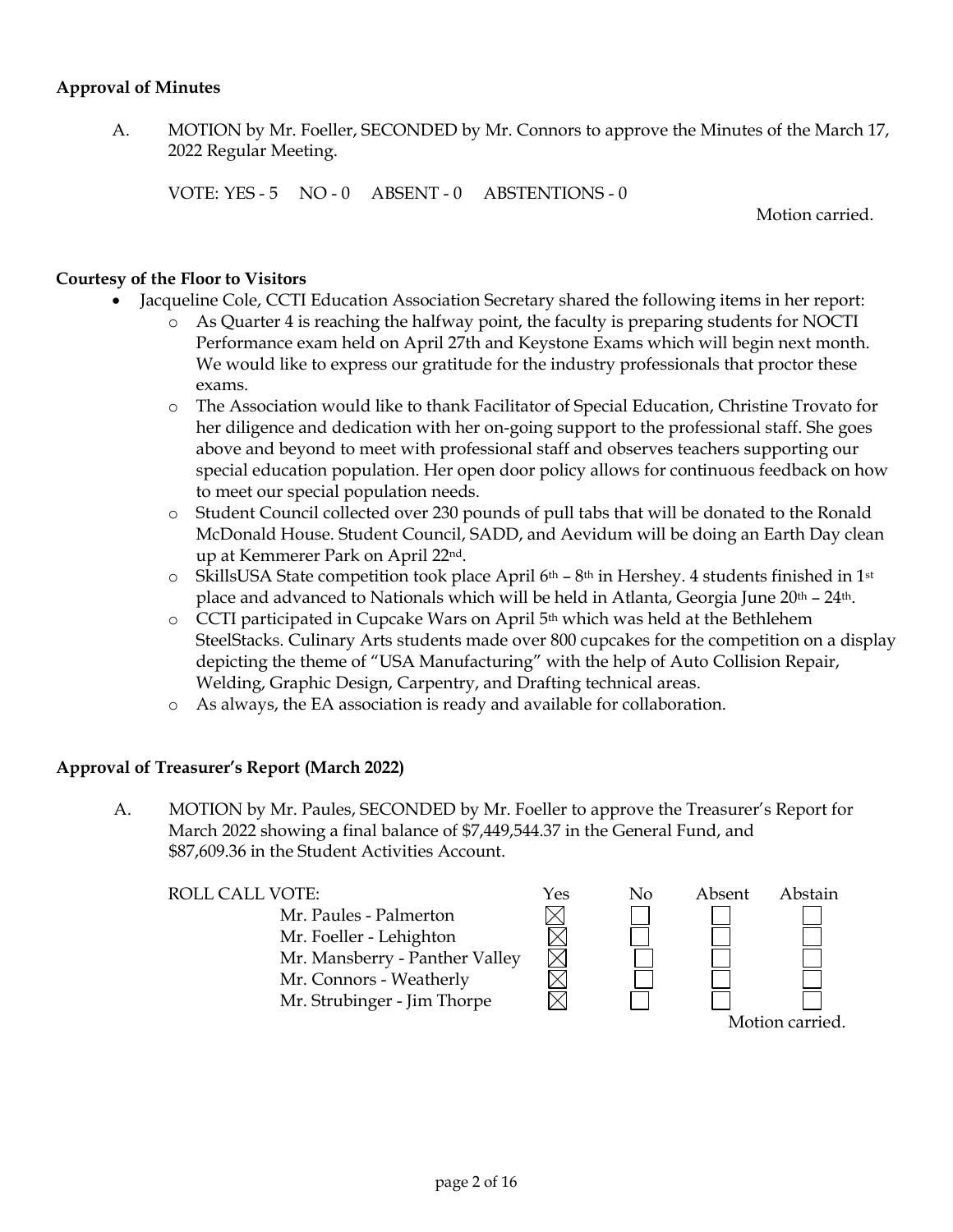#### **Approval of Payment of Bills**

A. MOTION by Mr. Foeller, SECONDED by Mr. Strubinger to approve Payment of Bills - General Fund and Other Accounts.



#### **Administrative Reports**

#### **Mr. Brent Borzak, Administrative Director**

- a. SkillsUSA
	- i. Kevin Kuehner, SkillsUSA Major Advisor and Thomas Bartholomew, SkillsUSA Assistant Advisor

Mr. Kuehner thanked the Joint Operating Committee for allowing the students the opportunity to compete through SkillsUSA. Twenty-five (25) students competed at the state level.

ii. Matthew Kuznicki, Precision Machine Technology Senior (LASD) Matthew competed in the CNC Turning competition. He thanked the JOC for the opportunity to learn about precision machining and find something that he enjoys and is good at. He said in preparing for the competition he took advantage of the after school help program provided by CCTI and also credits his cooperative education employer for learning real-word experiences and additional tips and tricks of the trade.

Matthew finished in  $1<sup>st</sup>$  place at the state level and will be continuing on to the national level of competition in Atlanta, GA.

Mr. Kuehner stated that Matthew will be continuing his education following graduation at Thaddeus Stevens College of Technology. As of this date he has obtained a \$10,000 scholarship through the Gene Haas Foundation, \$1,500 scholarship monies through SkillsUSA state competition, and if past years' experience hold true, he should receive further monies to utilize toward his schooling, merely for making it to the national level of competition at SkillsUSA.

In answering a question posed by Mr. Borzak, Mr. Kuehner shared that over the years that he has been teaching, he has had 13 students finish in 1st place at the state level and 3 finish in 1st place at the national level

b. Shadow a Friend Day at CCTI

Mr. Borzak explained that after all of the applications had been received, it was evident that some of the technical areas still had some openings. The Shadow a Friend initiative allowed CCTI students to invite a friend from their home school district to join them at CCTI for a day. Mrs. Allen shared that through the activity, ten (10) students came to CCTI with two (2) more on the list to attend at a future date. They shadowed in Drafting, Precision Machine, and Marketing. Exciting to see the hands-on activities these students were able to partake in while shadowing with their friend for the day. This has proven to help with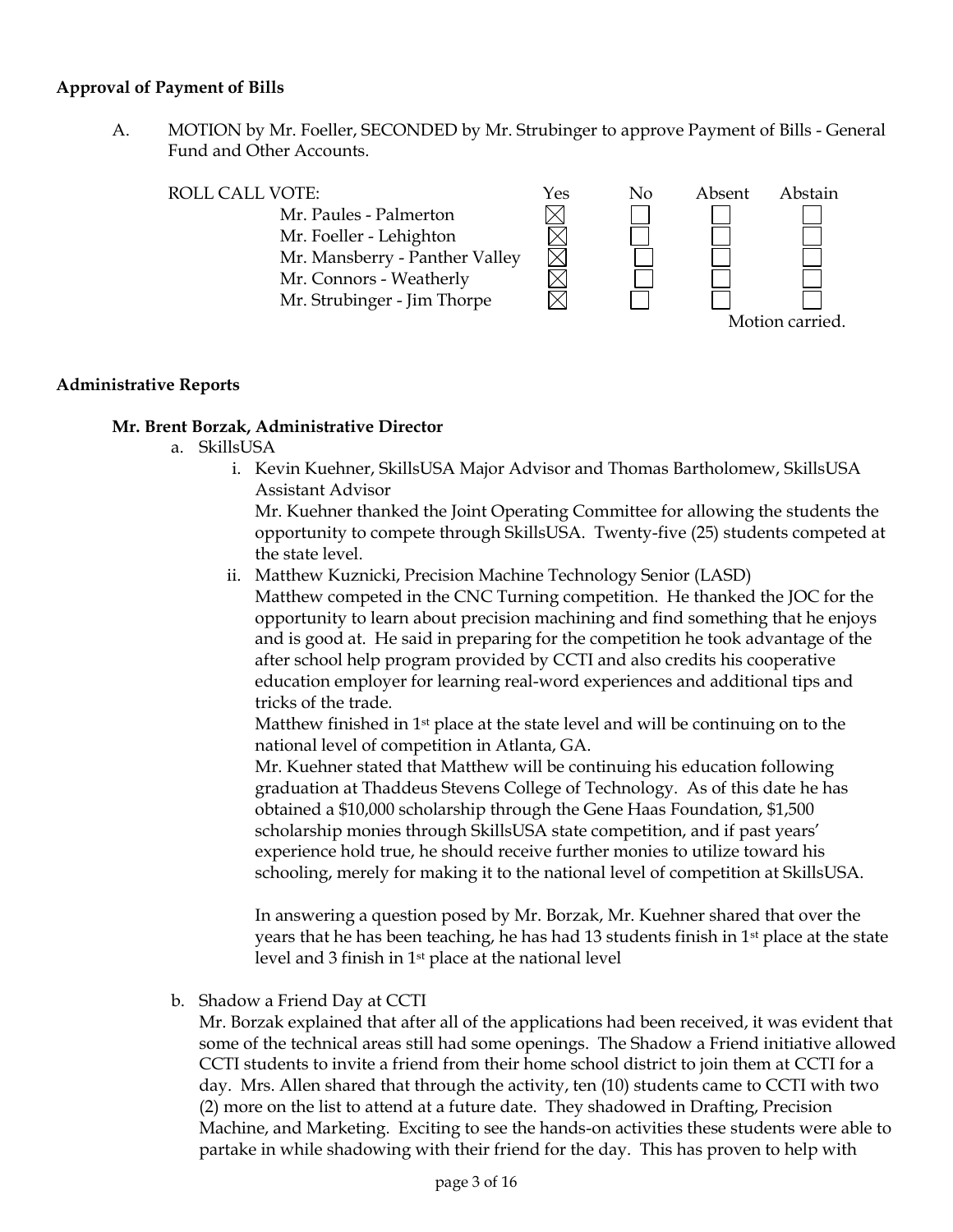increasing enrollment and is an activity that administration plans to continue moving forward.

- c. Women in Business Expo Event
	- i. Alice Wanamaker, Executive Director, Carbon Chamber & Economic Development Mr. Borzak introduced Ms. Wanamaker stating that Carbon County is lucky to have such a dynamic and visionary leader with her at the helm. Ms. Wanamaker spoke about the event held at CCTI in March with seven (7) professional women from Carbon County coming in to speak with students (mostly female) regarding the journey followed by each to lead them to the success they are today. The students were able to ask questions and showed plenty of engagement.

Ms. Wanamaker said that the event was very enjoyable and she hopes to make this a yearly activity at the school. She said that it was such a wonderful experience not only for the students, but also for those who attended to present.

Ms. Wanamaker took a moment to speak about the Business Education Partnership Meeting that took place at CCTI earlier today. Approximately forty (40) professional individuals partook in the meeting which included a tour of the school. She stated that many of the individuals had never been to the school before and were very impressed with the facility, administration, staff, and students. She repeated that she is looking forward to continuing working with CCTI in the future.

Mr. Borzak stated that the administration has been speaking about differing ways to bring more community members into the facility to expose them and their family to what the school has to offer.

# d. HOSA

i. Scott Bartholomew, Special Education Teacher/ DECA/HOSA/SkillsUSA Assistant Advisor

Mr. Bartholomew stated that he and Tara DeVincenzo, SkillsUSA Chaperone took thirteen (13) Health Medical students to Valley Forge to compete in the HOSA State Leadership Competition. Although none of the thirteen finished in the top three in their event, he said that it was a wonderful experience for them all and that he is very proud of them. CCTI students participated in the HOSA Bowl, Forensic Science, and Bio-Medical Debate.

ii. Autumn Benedict, Health Medical Senior (PASD) Autumn competed in the HOSA Bowl and said that although she didn't place with the opportunity to move on in competition, the event was a great experience. She and the other students agreed that meeting other students in their career field was very informative and many of them made friends and contacts.

# e. CCTI Technical Area Presentation at PASD Elementary Schools

i. Eugene Colosimo, Guidance Counselor

Gene was contacted by Mrs. Kocher, PASD Elementary Guidance Counselor about speaking to 6<sup>th</sup> grade students at both Towamensing Elementary School and the S.S. Palmer Elementary School regarding career and technical education and what technical areas are taught at CCTI. Most often Gene recruits to 9th grade students at the sending districts with a recent visit to 8th graders at Panther Valley School District. He said this was the first time he had been invited to speak with younger students. Accompanied by CCTI students Samantha Nenscel and Carter Gardner,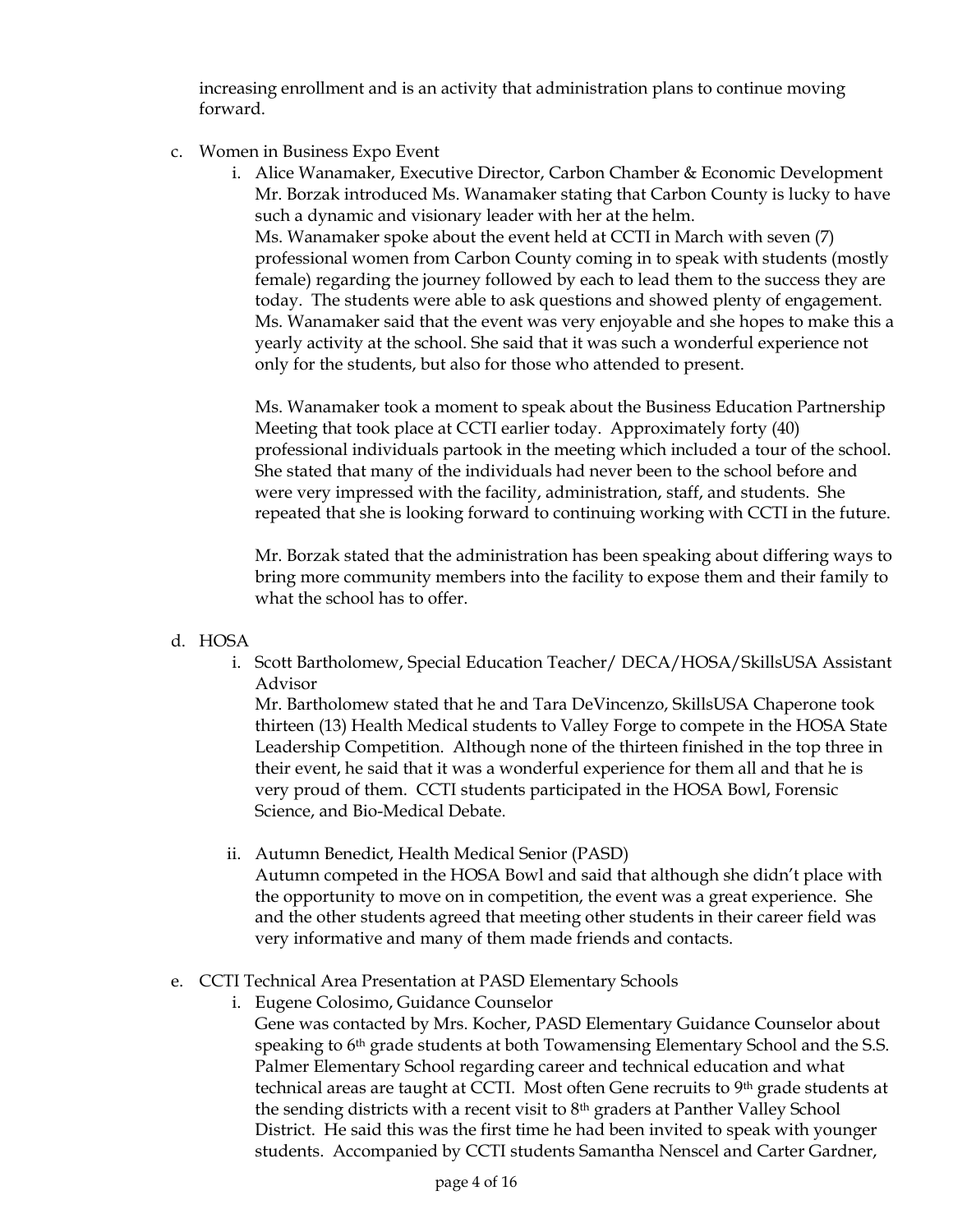the group covered topics such as the 15 technical areas at CCTI, careers in general, and the application process. He said the students were very receptive and even posed a few additional questions of their own.

ii. Carter Gardner, Drafting Senior (PASD)

Carter said that he felt this was a great opportunity to share this important information with students at an early age giving them additional time and information to make their own future career goals.

A conversation then followed among JOC members and CCTI faculty regarding the importance of reaching these young students, the additional benefit of fulfilling K-12 Guidance/339 requirements, and the CCTI goal moving forward to incorporate more speaking engagements promoting career and technical education at the sending districts with this younger audience.

- B. Principal's Report Mrs. Michelle Allen, Principal
	- Third marking period closed successfully and report cards were sent home
	- Teachers are preparing their students for the NOCTI written and practical testing that takes place during the month of April. The written test was held on April 11th, and the practical testing will be held on April 27th.
	- Students are continuing to complete their program certifications for the school year
	- Many activities and banquets fill the calendar this month
		- o NTHS banquet
		- o Various field trip experiences
		- o CNA pinning ceremony
		- o Student of the Marking Period recognition
		- o FASFA night
		- o Spring break
	- HOSA state conference was held at Valley Forge, PA March 30<sup>th</sup> through April 1<sup>st</sup>
	- SkillsUSA state conference was held at Hershey Lodge April  $6<sup>th</sup>$  through the  $8<sup>th</sup>$ 
		- o These conferences gave students the opportunity to showcase their knowledge and skills in leadership and trade competitions
	- Upcoming events
		- o Class trip to Knoebels May 19th
		- o CCTI Prom May 20th at Penn's Peak
		- o Senior Awards May 25th
		- $\circ$  Pocono Whitewater Rafting trip and job fair May 31st
			- Interested 11th and 12th grade students may participate
		- o Class of 2022 graduation ceremony June 3rd
- C. Business Administrator's Report Mr. Jeffry P. Deutsch, Business Administrator
	- Mr. Deutsch gave a brief 2022-2023 CCTI Budget Update. He thanked the JOC members and asked that they extend a thank you to their home school board members for passing the budget. After this evening's meeting, the budget will be officially approved.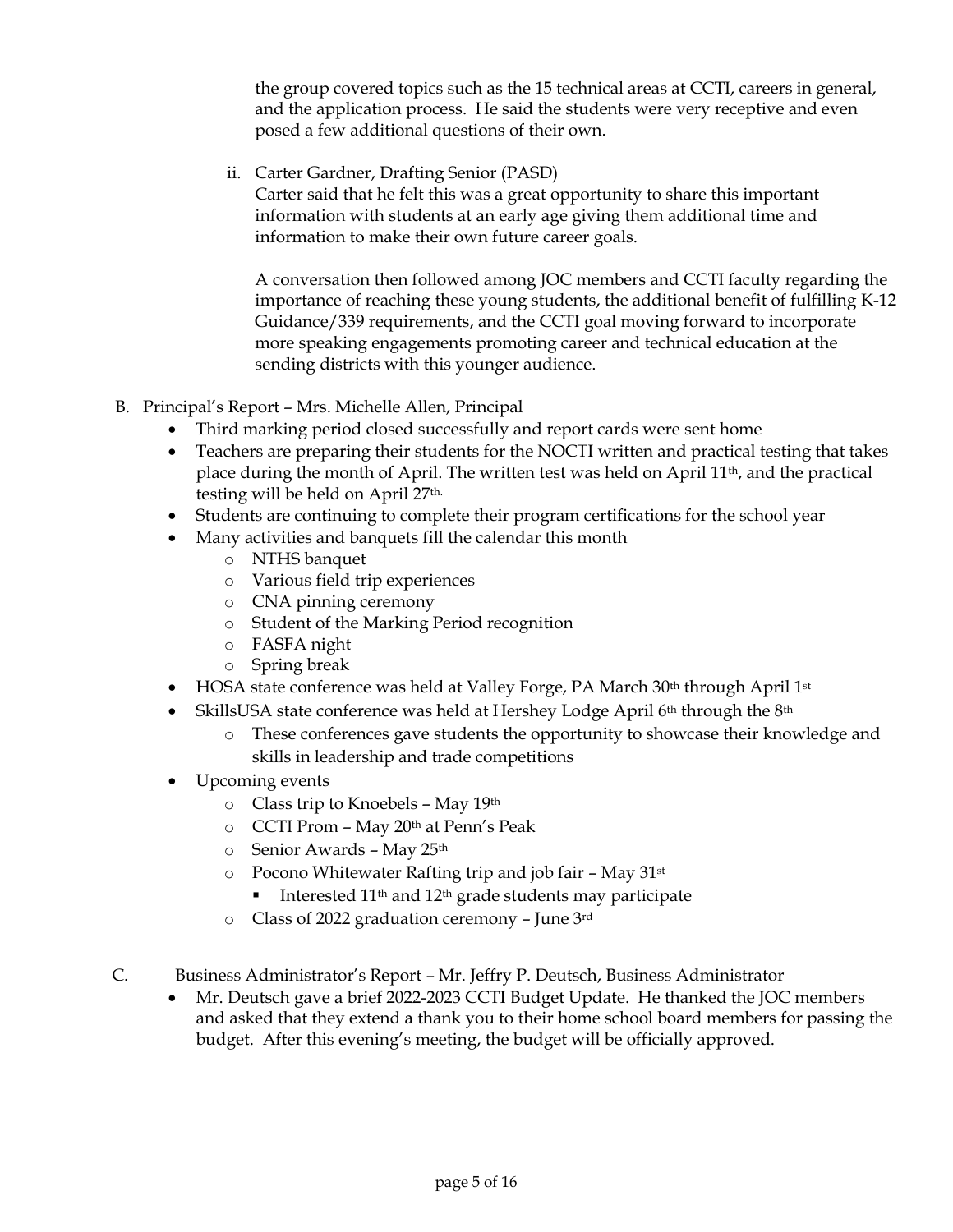- D. Facilitator of Special Education Report Mrs. Christine Trovato, Facilitator of Special Education
	- Special Population Numbers
		- o Students with IEPs 78 (LASD 22; PASD 23; JTASD 20; WASD 2: PVSD- 11)
		- o Students with GIEPs (Gifted) 2
		- o Section 504 Service Plans/Health Plans 25
		- o Homeless Students 1
		- o English Language Learners 3
	- Special Populations Updates
		- $\circ$  March 30<sup>th</sup> CCTI's Homeless Liaison attended the Homeless and Foster Regional Meeting hosted by Mr. Jeffrey Zimmerman and Mr. Andy Kuhl. Highlights include:
			- Top challenges faced by Homeless children and youth and students in foster care include, transportation needs, basic survival needs, inability to complete school work if living in crowded, noisy shared housing, poor medical care, lack of clothing/school supplies, and mental/emotional health needs.
			- The state mandates public schools provide Trauma Informed training to staff so educators can learn and understand the challenges faced by homeless and students in foster care.
			- The effects of trauma can actually change the DNA physiology, changes in the brain, and physical changes.
			- It is important that school entities identify homeless and foster students for child accounting purposes, eligibility for college/school financial aid assistance, foster services in school (SAP referral, counseling), and interventions to address students emotional and academic needs.
			- Students who are living under foster care are eligible to receive the same services as students deemed homeless because the ultimate goal is to remove the barriers to learning.
	- Transition meetings:
		- o Meetings have begun and will continue through April and the beginning of May. Applicants with IEPs and/or 504 Service Plans will participate in Transition meetings to provide Technical program information about the essential skills, aptitudes and abilities recommended (and in some cases required), discuss the students' needs, supports, services, and make changes as needed to documents about programming/placement and to reflect the new school setting.
	- Looking Forward:
		- o NOCTI Performance
		- o Keystones students with special needs will be provided accommodations as indicated in IEP/504 Plan.
- E. Building and Grounds Report Mr. Ken Walters, Supervisor of Buildings and Grounds
	- Staff has been working diligently to support all CCTI staff and students as well as all scheduled events.
	- One of the concrete drainage catch basins risers had disintegrated and prior to it causing a sinkhole risk, he had it excavated and replaced. He was able to do this through an outside organization as well as his own staff, and without interruption to students and staff.
	- He thanked the children of military families and shared that the color purple that many CCTI individuals were wearing today was in honor of them.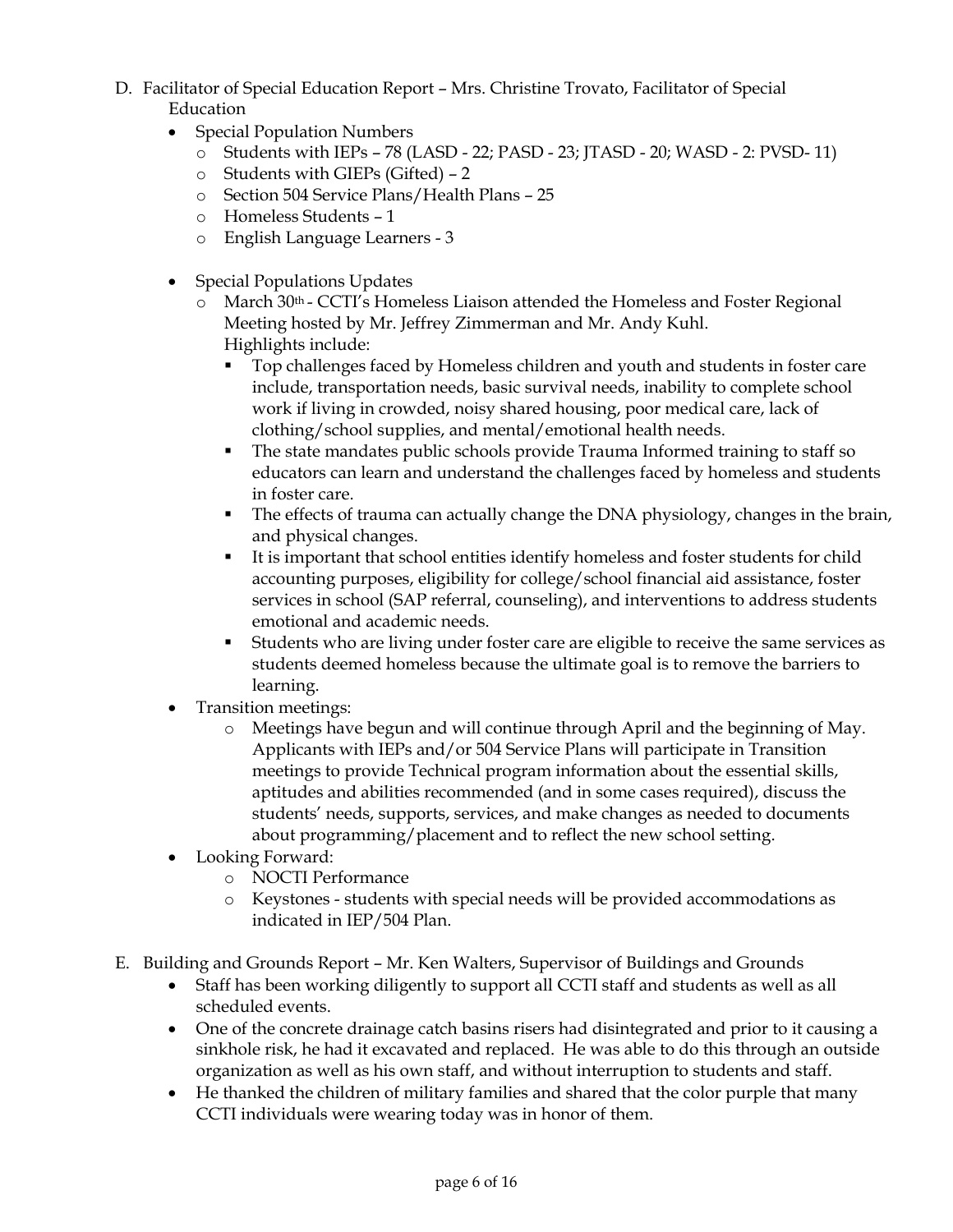- F. Technology Report Mr. Nate Rinda, Director of Technology
	- Chromebooks All new Chromebooks are set up and distributed to those in need.
	- CDT testing More rounds of testing going on.
	- PowerSchool Started implementation of Special Ed. Add-ons. Project schedule set and rollout has begun.
	- Promethean- 3 New 75" touch panels installed.
	- SkillsUSA Hershey- Provided tech support on-site.
	- NOCTI Online testing.  $4/11$  at 4 locations and  $4/21$  for test makeup date.
	- CCTI Website Started working with web designer on revisions and quote for refresh.
	- Microsoft 365- Working on setting up licenses and accounts.
	- Continued support/training- to staff and students with Google Suite and all technology needs.
	- Mr. Kuehner spoke up to thank Mr. Rinda for all of his assistance at the recent SkillsUSA competition regarding technology. He stated that Nate "saved the day" on more than one occasion for our students.

| G. | Adult Education Report - Ms. Francine Kluck, Adult Education Site Supervisor |                                            |
|----|------------------------------------------------------------------------------|--------------------------------------------|
|    | Course Offerings Spring 2022                                                 |                                            |
|    | Air Conditioning Fundamentals                                                |                                            |
|    | Heartsaver® First Aid and                                                    | ServSafe® Exam                             |
|    | CPR/ AED                                                                     | Forklift                                   |
|    | Nurse Aide                                                                   | PA State Inspection Mechanic Certification |
|    | Pharmacy Technician                                                          | Auto Collision                             |
|    | <b>Welding Technology</b>                                                    | New! Introduction to Plumbing              |
|    | Introduction to Precision Machining                                          | <b>GED Preparation Courses</b>             |
|    |                                                                              |                                            |

- Program descriptions, orientations, and start dates are available at [www.carboncti.org/adult-education;](http://www.carboncti.org/adult-education) Winter/Spring 2022 schedule available. Follow our happenings on Facebook @cctiadulted or Carbon Career and Technical Institute – Adult Education.
- Outreach and Program Development Report
	- o April 7– Nurse Aide Orientation
	- o April 11 Pearson Vue Testing Center
	- o April 6, 13, 20, 27– GED Orientation
	- o April 12 GED CCTI Staff Program Improvement Team meeting with Lehigh Carbon Community College
- Grant Report GED Classes
	- o GED exam and practice test scholarships awarded to actively participating students through the Jim Thorpe Rotary grant.
- OSHA Regulated Fork Lift Training
	- o Monday, May 16, 2022
	- o 2:30 6:30 p.m. @ CCTI Café entrance
- CCTI's forklift operator training course covers the topics as specified in OSHA Regulation 29 CFR.1910.178 Section L. Forklift dynamics will be covered in detail including: safe operating procedures, location and function of controls, pre-use forklift inspection, safe refueling procedures, hazards encountered in the workplace,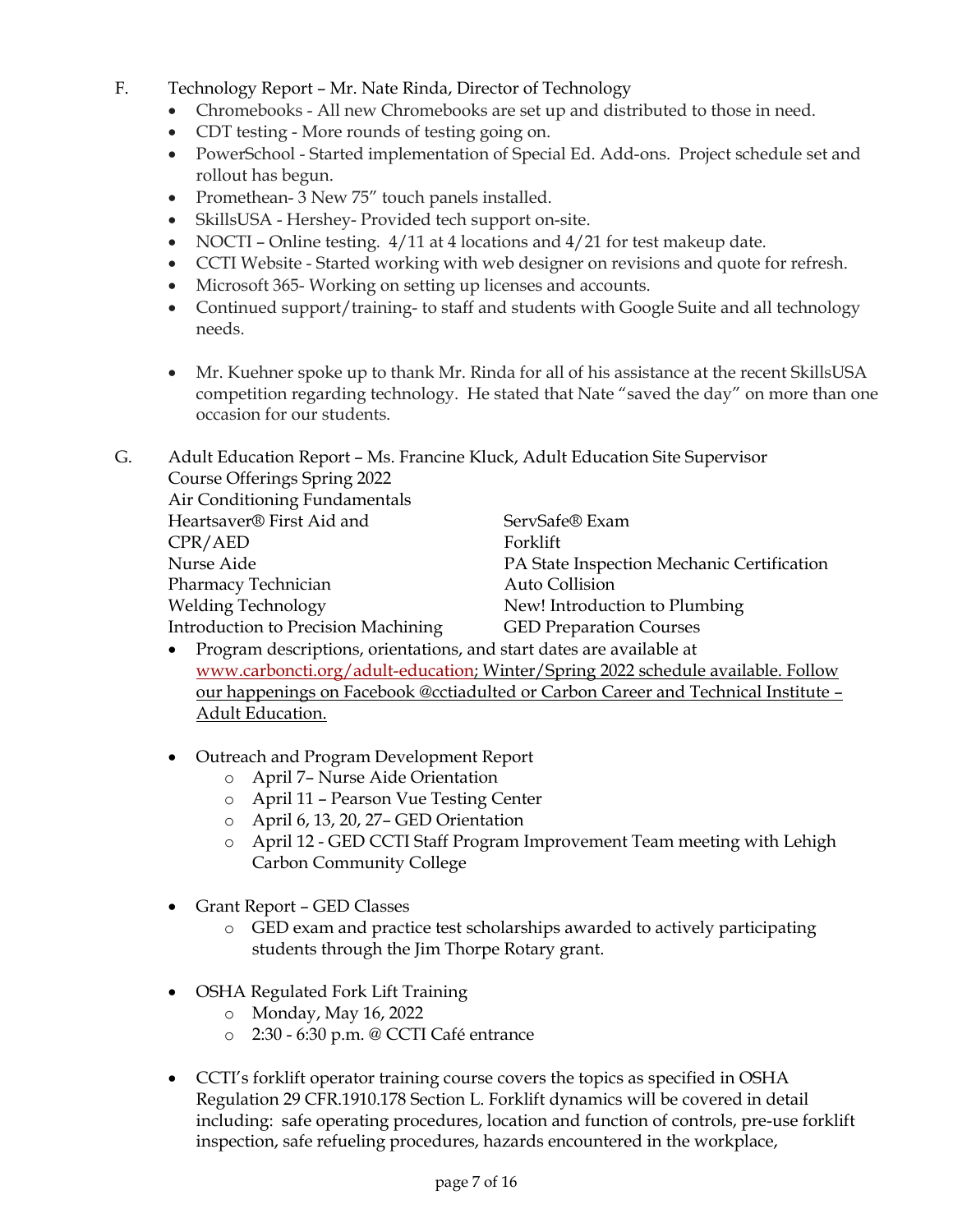operations/limitations of the forklift, load stability/ manipulation, and pedestrian traffic. Certificates of completion and wallet cards will be issued upon successful completion of the course. Must be 18 years old to attend. Tuition: \$195/person

- Employment Opportunities
	- o Carbon Career & Technical Institute is seeking an evening adult class instructor for the nurse aide program. Instructor to mentor and teach candidates our state certified nurse aide curriculum. This position is responsible to be on site to instruct the theory/lab, and off-site clinical portions. Work with up to 10 students at a time. Current PA RN license for a minimum of 2 years. Have a minimum of 1-year experience in long-term care facility. Possess or have the ability to obtain the Train the Educator (TTE) Nurse Aide Instructor certificate. Teaching experience preferred. Interested persons submit a letter of interest and resume to: Carbon Career & Technical Institute, 150 W. 13th Street, Jim Thorpe, PA 18229, Attn: Francine Kluck or e-mail fkluck@carboncti.org. All mandated clearances required upon hire. Questions call Francine Kluck at 570-325-3682 x1517 Deadline for applications: Open Until Filled. EOE
- H. Superintendent of Record Report Mr. David McAndrew, Jr., Panther Valley School District Superintendent Nothing to report at this time.

# **Items of Business**

# *Personnel*

MOTION by Mr. Mansberry, SECONDED by Mr. Connors that the following motions be approved:

# **Letter of Resignation Accepted**

A. to accept the letter of resignation received from Francis (Frank) DeMatto, School Police Officer, effective April 08, 2022.

# **Adult Education Instructors Approved**

B. to approve the following individuals as Adult Education Instructors on an as needed basis, at a salary of \$25.00 per hour effective April 22, 2022 through April 2023:

> Autumn Frey Tammy Marshall Harold Resh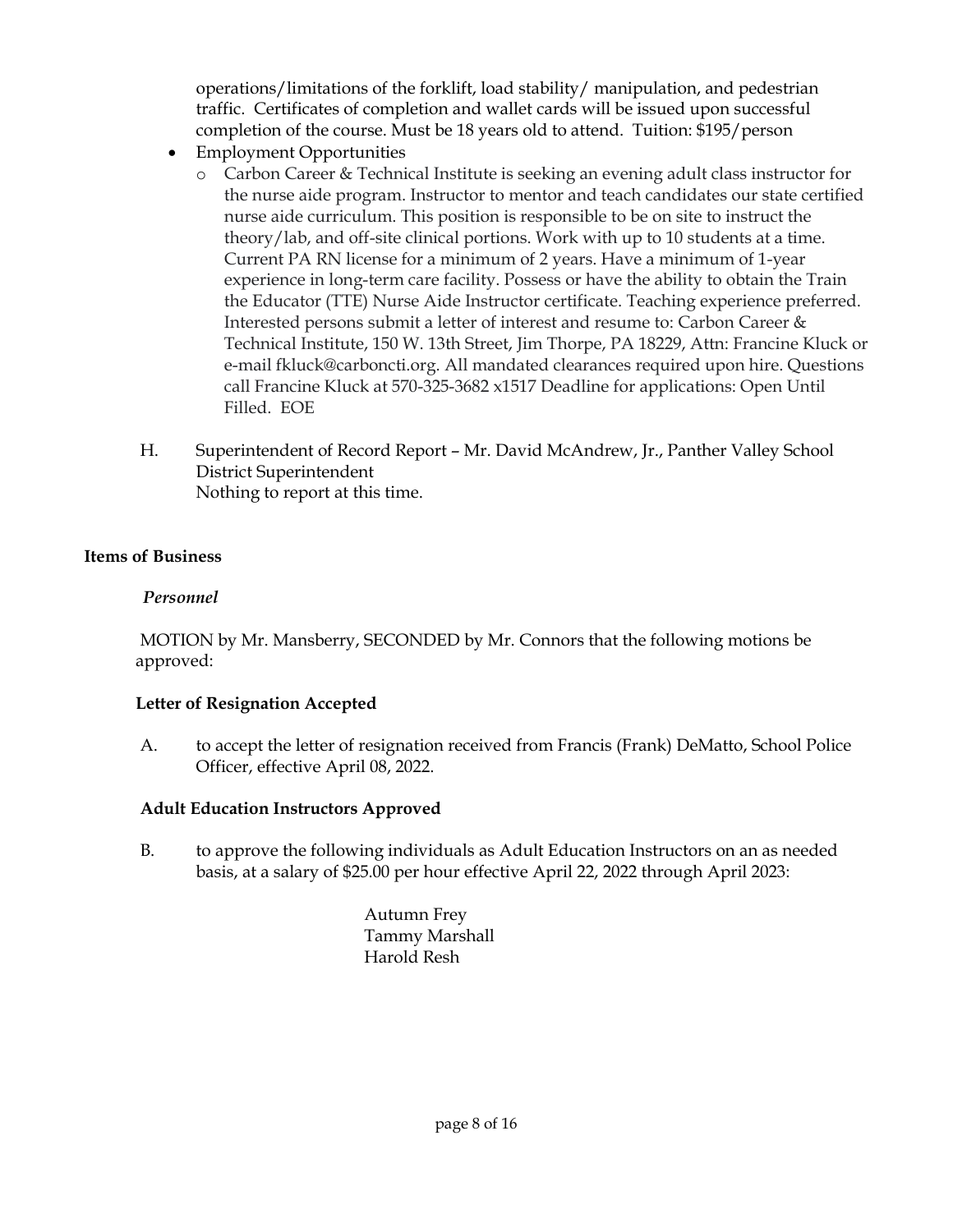## **Family Medical Leave Approved**

C. to approve intermittent Family Medical Leave time for employee #3209, effective March 8, 2022 through June 6, 2022.

# **Homebound Instructor Approved**

D. to approve the following homebound instructor retroactive to March 11, 2022, on an as needed basis, at the approved hourly rate:

## Anna Leigh Conway

#### **Additional Work Days Approved**

- E. that the following individuals be employed for additional days (as indicated below) at the individual's per diem rate, between June 7, 2022 and August 19, 2022:
	- Maritza Reinbold, Graphic Design Instructor up to 5 days for the preparation and printing of school related signage
	- Michele Klock, Cooperative Education/School Improvement Coordinator up to 12 days to supervise a number of secondary and other students at cooperative education placements, as well as develop additional placements for our students within and

outside Carbon County

- Eugene Colosimo, Guidance Counselor up to 20 days to assist with the coordination of summer student enrollments from the five districts, class scheduling, parent/student conferences, communicating with key personnel in the five sending districts, and other duties as assigned by the Principal and the Administrative Director
- Anthony (A.J.) Burke, Culinary Arts Instructor up to  $4$  days
- Ashleigh Rehrig, Culinary Arts Instructional Aide up to 4 days
- Michele Troutman, Culinary Arts Instructional Aide up to 4 days Time will be devoted to preparing for cafeteria production services for the next school year

NOTE: All days will be scheduled with prior approval of the Principal.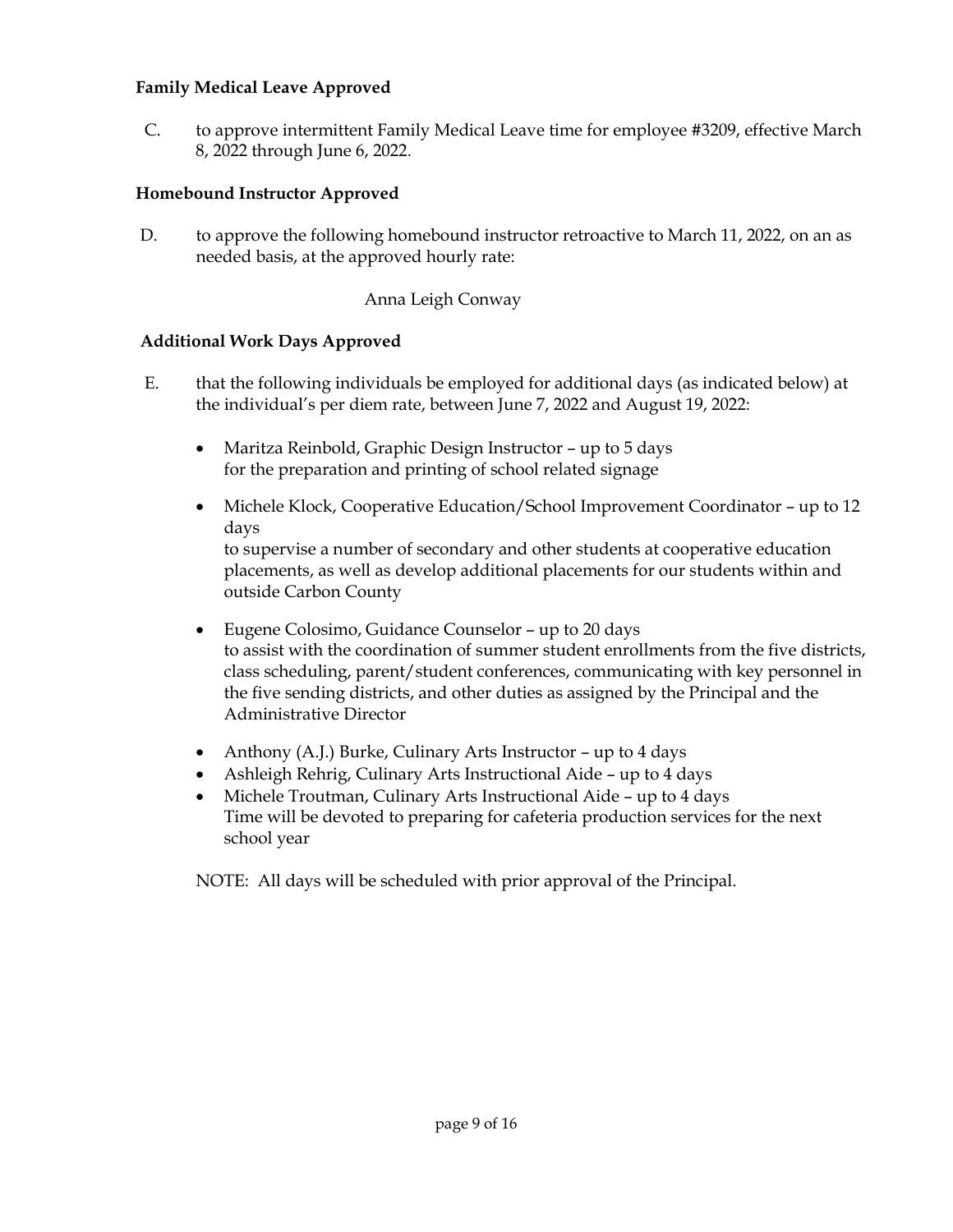#### **Substitute Approved**

- F. MOTION by , SECONDED by that the below listed individual be approved to substitute for the 2021-2022 school year at the established rate, as follows:
	- Paul Caputo Administrative



# *Education*

MOTION by Mr. Mansberry, SECONDED by Mr. Foeller that the following motions be approved:

# **Field Trip Approved**

A. that Harold Resh, Auto Service Technology Instructor and John Rogers, Auto Service Technology Instructional Aide, chaperone fifteen (15) Auto Service Technology students on a field trip to the America on Wheels Museum, Allentown April 22, 2022.

# **Competition Attendance Approved**

B. that four (4) students attend the SkillsUSA annual National Leadership and Skills Conference (competition) June 20-25, 2022 in Atlanta, GA chaperoned by Kevin Kuehner, Precision Machine Technology Instructor/SkillsUSA Major Advisor, Thomas Bartholomew, Welding Instructor/SkillsUSA Assistant Advisor, and Nicole DeVincenzo, Graphic Design Instructional Aide/SkillsUSA Chaperone at a cost of approximately \$12,000.00 to cover registration, transportation, lodging, and meal expenses.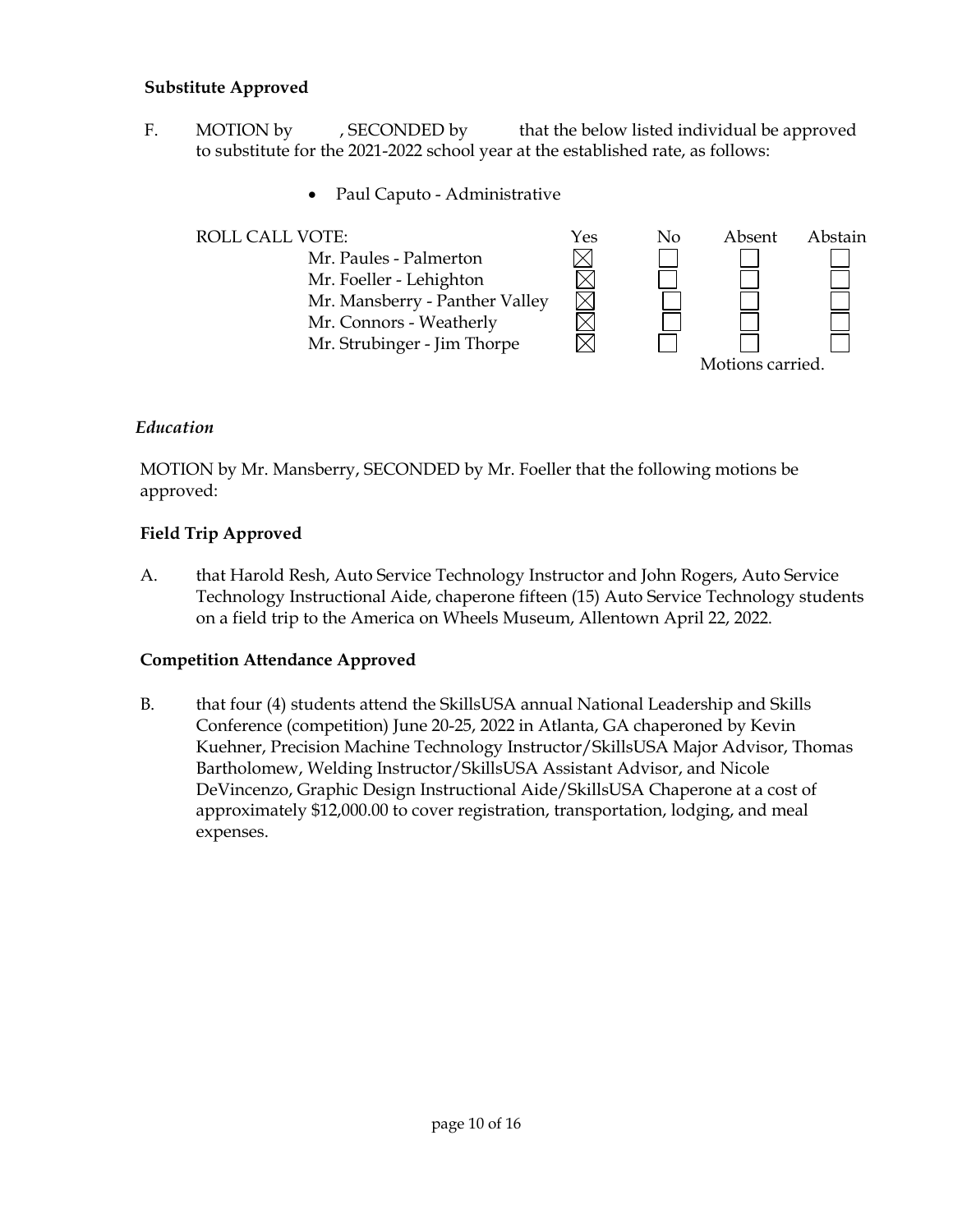## **Field Trip Approved**

C. that Autumn Frey, Health Medical (Long-Term Substitute) Instructor chaperone four (4) Health Medical senior students to the Peter Becker Community Center, Harleysville, PA May 16, 2022 to take their Nurse Aide Skills Exam.



## *Budget & Finance*

MOTION by Mr. Foeller, SECONDED by Mr. Mansberry that the following motions be approved:

#### **Receipt of Resolutions Acknowledged**

A. to acknowledge receipt of the Resolution pertinent to the 2022-2023 Proposed Operating Budget for the Carbon Career & Technical Institute calling for receipts and expenditures in the amount of \$9,050,721 as follows:

> **Jim Thorpe Area School District** Yes – 9, No - 0, Absent – 0, Abstentions – 0 – **Approved**

> **Lehighton Area School District** Yes – 9, No - 0, Absent – 0, Abstentions – 0 – **Approved**

> **Palmerton Area School District** Yes – 9, No - 0, Absent – 0, Abstentions – 0 – **Approved**

> **Panther Valley School District** Yes – 6, No - 0, Absent – 3, Abstentions – 0 – **Approved**

> **Weatherly Area School District** Yes – 5, No - 2, Absent – 2, Abstentions – 0 – **Approved**

# **2022-2023 Proposed Operating Budget for the CCTI Adult Education Program Approved**

B. to approve the 2022-2023 Proposed Operating Budget for the CCTI Adult Education Program, calling for receipts and expenditures in the amount of \$130,490.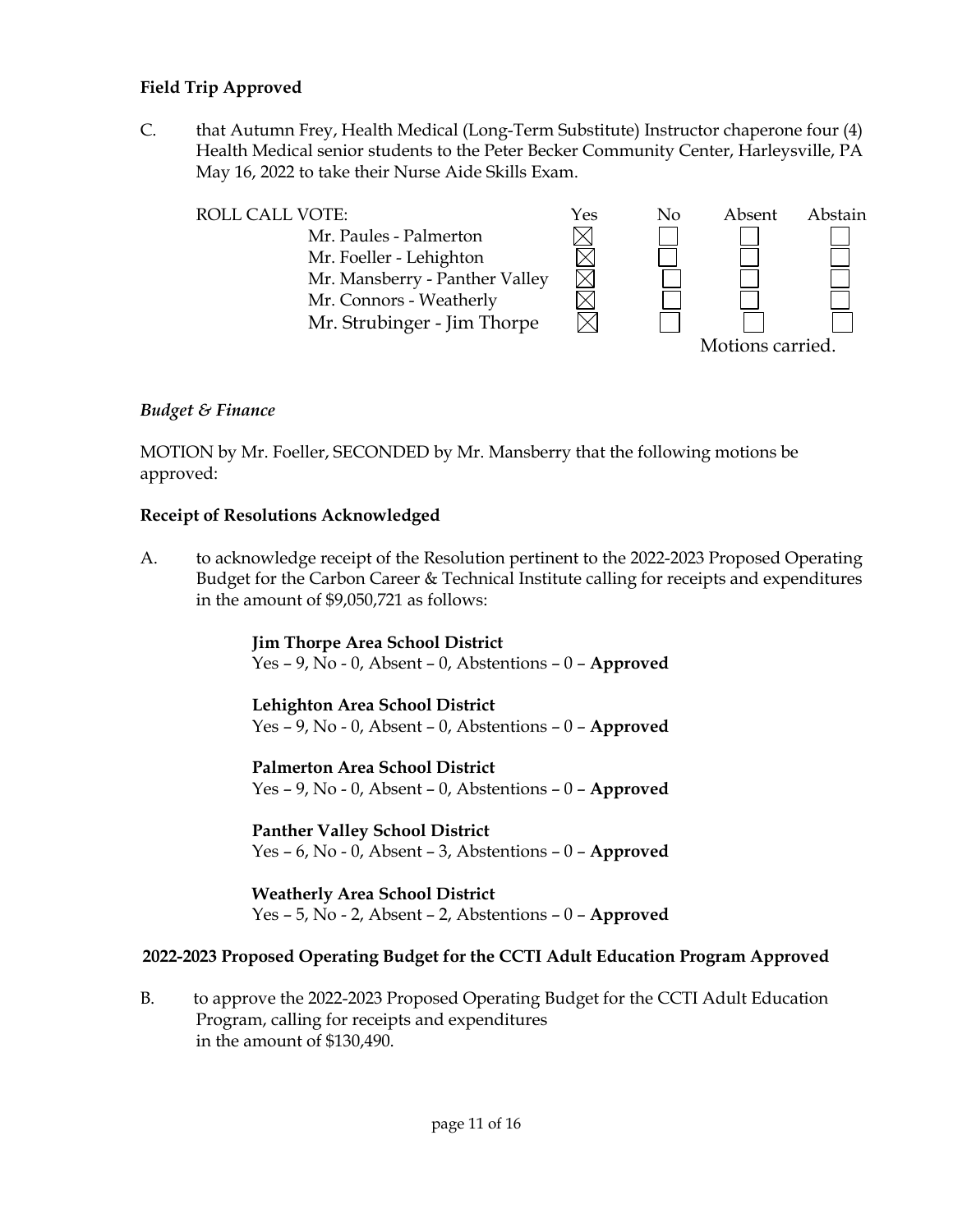# **2022-2023 Proposed Operating Budget for the Carbon Alternative High School Diploma Program Approved**

C. to approve the 2022-2023 Proposed Operating Budget for the Carbon Alternative High School Diploma Program, calling for receipts and expenditures in the amount of \$315,000.

# **Tuition Rate for the Carbon Alternative High School Diploma Program Approved**

- D. to approve the Tuition Rate for the Carbon Alternative High School Diploma Program at the rate of \$10,500 per year for the 2022-2023 fiscal year.
	- Note: Tuition payments based on participation fund the program. The daily rate will be \$52.50.

VOTE: YES - 5 NO - 0 ABSENT - 0 ABSTENTIONS - 0

Motions carried.

# *Buildings & Grounds*

NONE

# *Administrative*

MOTION by Mr. Mansberry, SECONDED by Mr. Foeller that the following motions be approved:

# **Naming of Valedictorian and Salutatorian Authorized**

A. to authorize the Principal to name the CCTI 2022 Valedictorian and Salutatorian based on their class ranking through April 4, 2022.

# **First Reading Policy Approved**

B. to approve the first reading of Policy 222 (PUPILS), Tobacco Products Use, as presented.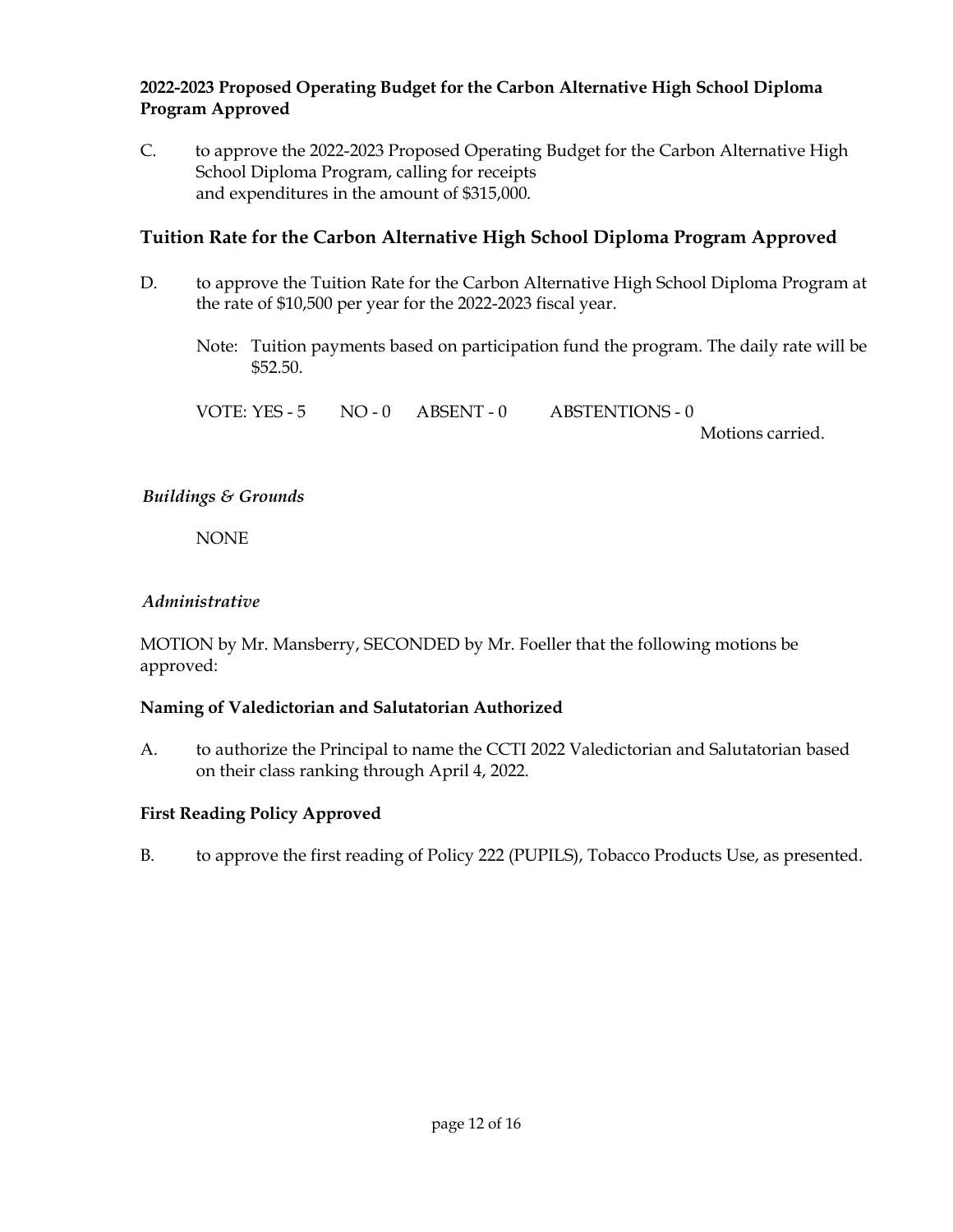## **CLIU Agreement Approved**

- C. to enter into an agreement with Carbon Lehigh Intermediate Unit #21 (CLIU 21) for participation in the Technology in Education Legal Counsel Consortium for the 2022- 2023 fiscal year.
	- Note: Sweet, Stevens, Katz & Williams is offering this service on a consortium basis through CLIU 21. This service is designed to provide legal support in the complicated and ever changing legal landscape that surrounds technology in an educational setting. The Technology Counsel Consortium provides proactive strategies, training and model policies designed to prevent digital-age problems that can lead to liability. The overall pricing for this valuable service typically falls between \$560.00 and \$800.00 based on the number of participants.

# **Conference Attendance Approved**

D. that Brent Borzak, Administrative Director, Michelle Allen, Principal, Christine Trovato, Facilitator of Special Education, Michele Klock, Cooperative Education/School Improvement Coordinator, Scott Bartholomew, Special Education Teacher, Anna Leigh Conway, Science Teacher, Maya Kowalcyk, English Teacher, Steve Nesler, Auto Collision Repair Instructor, and Margaret Kalogerakis attend the Conference on Integrated Learning: The School-to-Career Connection Conference November 2-4, 2022 at the Penn Stater Conference Center Hotel, State College, PA at a total approximate cost of approximately \$3,500 to cover registration, lodging, meals and mileage.

# **MOU Approved - Graduation**

E. to approve Memorandum of Understanding between the Carbon Career & Technical Institute Joint Operating Committee and the Carbon Career & Technical Institute Education Association, as presented.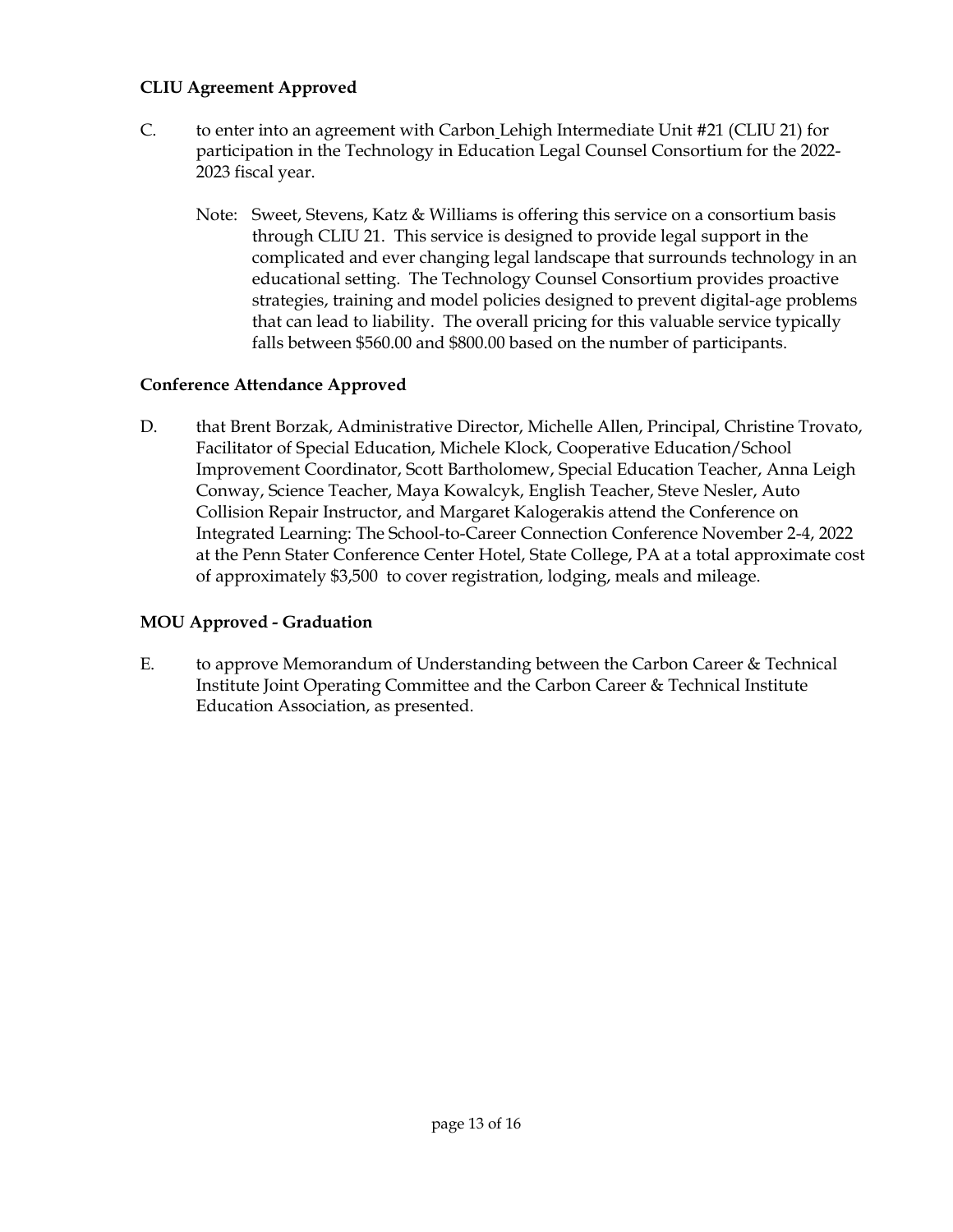## **2022-2023 Carbon Alternative High School Diploma Program Class Schedule Approved**

F. to approve 2022-2023 class schedule for the Carbon Alternative High School Diploma Program as follows:

> **Summer 2022** Wednesday, July 6, 2022 – Wednesday, September 21, 2022 (50 days)

**Fall 2022** Tuesday, October 4, 2022 – Friday, December 16, 2022 (50 days)

## **Winter 2023**

Tuesday, January 3, 2023 – Friday, March 17, 2023 (50 days)

**Spring 2023** Monday, April 3, 2023 – Friday, June 16, 2023 (50 days)

Note: Snow/emergency days are made up at the end of each semester.

# **First Reading Policy Approved**

G. to approve the first reading of Policy 147 (PROGRAMS), Student Clubs, as presented.

# **JTASD Contracted Services Approved – Prom and Graduation**

H. to approve contracting services with the Jim Thorpe Police Department for prom and graduation festivities, as presented.

# **MOU Approved – Retirement Incentive**

I. to approve the Memorandum of Understanding between the CCTI Education Association and the CCTI Joint Operating Committee, as presented.

Mr. Paules - Palmerton Mr. Foeller - Lehighton Mr. Mansberry - Panther Valley Mr. Connors - Weatherly Mr. Strubinger - Jim Thorpe

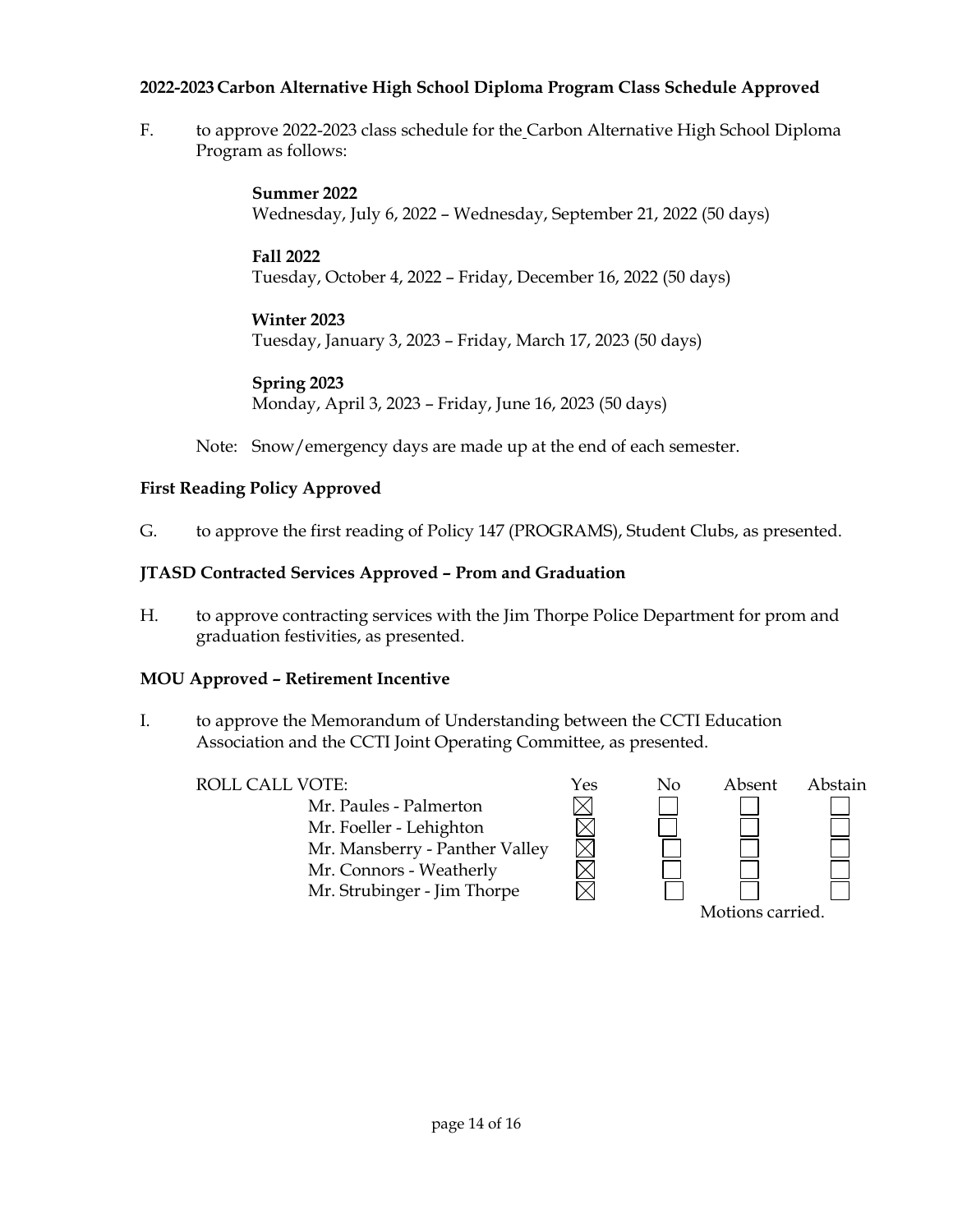#### **Reports**

#### **Foundation Report Accepted**

A. MOTION by Mr. Mansberry SECONDED by Mr. Connors to accept the Carbon Career & Technical Institute Foundation Report, as presented.

Note: The balance in this account stands at \$969.55.

VOTE: YES - 5 NO - 0 ABSENT - 0 ABSTENTIONS - 0

Motion carried.

#### **Administrative Reports**

- A. MOTION by Mr. Mansberry, SECONDED by Mr. Connors to accept Administrative Reports from the following:
	- a. Mrs. Michelle Allen, Principal
	- b. Mrs. Christine Trovato, Facilitator of Special Education
	- c. Mrs. Francine Kluck, Adult Education Site Supervisor

VOTE: YES - 5 NO - 0 ABSENT - 0 ABSTENTIONS - 0

Motion carried.

#### **Old Business**

NONE

#### **New and Miscellaneous Business**

JOC members and staff conversed about the importance of math in the technical areas, particularly areas such as precision machining, prompted by a question posed by Mr. Paules. The overall consensus was that middle school level students should not rely on the use of calculators as much as they currently do. This trend unfortunately leads to them no longer retaining basic addition, subtraction, and multiplication skills needed when they reach the high school level and are asked to build upon those basic skills. Also, the importance of pre-testing students (CDT's – Classroom Diagnostic Tools - are utilized at CCTI in core academic areas for this purpose) to see where students may need extra help. It was again discussed how CCTI incorporates tutoring into the daily schedule to assist those students in need. There is a difficulty in having academic teachers work their curriculum to better match that which is needed in the technical areas while they still have the need to follow state standards and meet testing requirements.